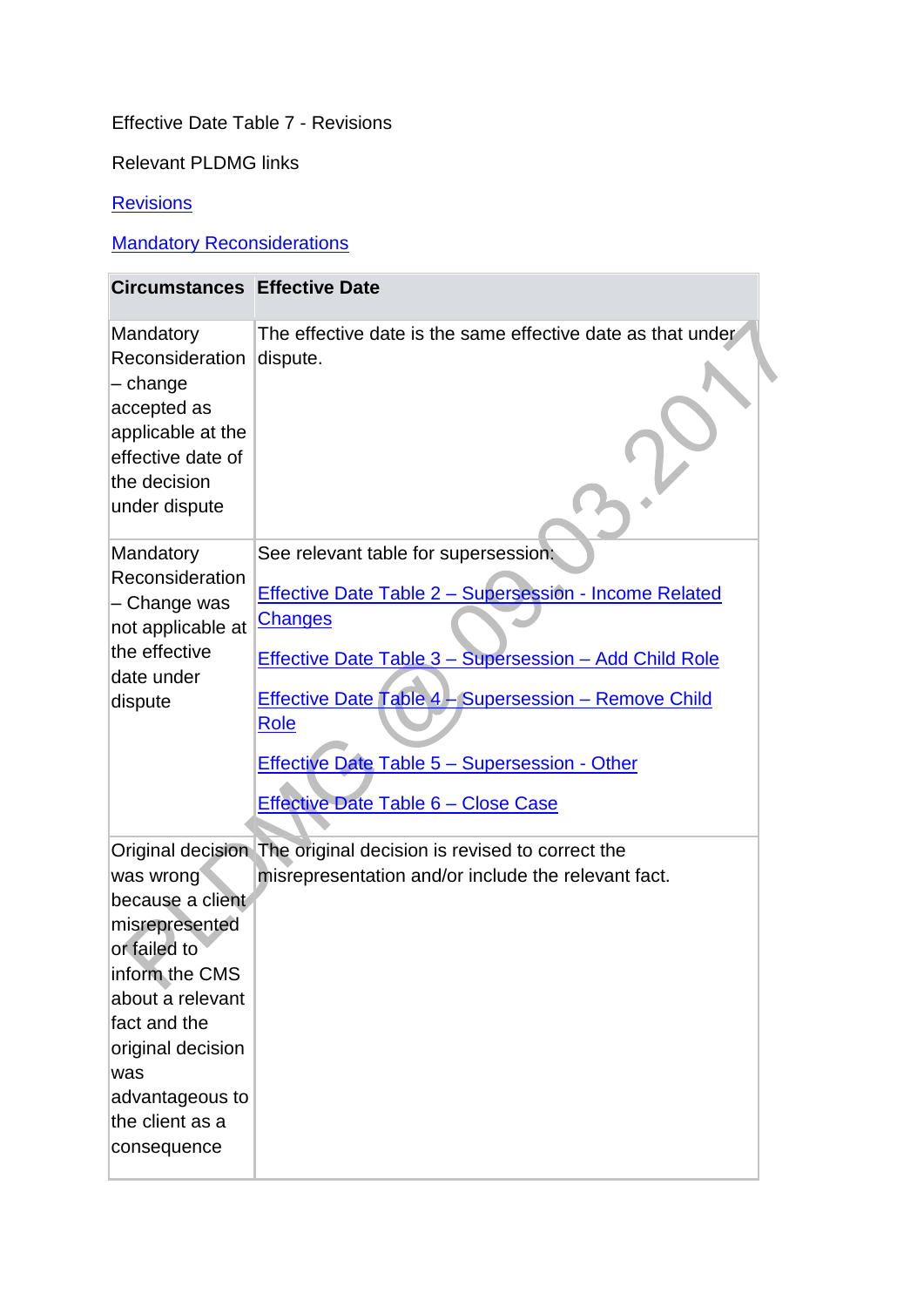| Appeal has<br>been made but<br>not determined                                                        | If a client submits an appeal against the original decision<br>within the relevant appeal time limits and the CMS identifies<br>that there are grounds for a revision then it can revise the<br>decision at any time before a Tribunal makes a decision on<br>the appeal.                                                                                                         |
|------------------------------------------------------------------------------------------------------|-----------------------------------------------------------------------------------------------------------------------------------------------------------------------------------------------------------------------------------------------------------------------------------------------------------------------------------------------------------------------------------|
|                                                                                                      | <b>Example A</b>                                                                                                                                                                                                                                                                                                                                                                  |
|                                                                                                      | The PWC appeals the maintenance calculation because<br>they believe the HMRC data is incorrect. The CMS later<br>receives confirmation that HMRC have amended their data<br>due to an official error which produced an incorrect income<br>figure for the NRP. The Tribunal have not yet made a<br>decision on the appeal and therefore the CMS can proceed<br>with the Revision. |
| <b>CMS</b> becomes<br>aware within 30<br>days of the initial                                         | The maintenance calculation can be revised from the initial<br>effective date.<br><b>Example B</b>                                                                                                                                                                                                                                                                                |
| maintenance<br>calculation being<br>notified that the<br>maintenance<br>calculation was<br>incorrect | A third party notifies the CMS that the NRP is in prison. The<br>CMS therefore needs to complete a revision to place the<br>NRP onto the nil rate from the initial effective date.                                                                                                                                                                                                |
| A decision was<br>incorrect due to<br>an official error<br>by the CMS,<br>DWP or HMRC                | The decision is revised to correct the error from the original<br>effective date the error occurred.                                                                                                                                                                                                                                                                              |
| A maintenance<br>calculation is<br>based upon<br>information from<br>HMRC and that                   | The first calculation that included that information is revised<br>from that effective date. This could be the initial effective<br>date or supersession (i.e. annual review).<br><b>Example C</b>                                                                                                                                                                                |
| information is<br>subsequently<br>amended                                                            | The CMS completes an Annual Review based on gross<br>weekly income of £550 from HMRC for the tax year 2011 /<br>2012. HMRC subsequently receive further information and<br>amend their records to reflect £600 gross weekly income for<br>the same period. The CMS updates their records and<br>revises the maintenance calculation.                                              |